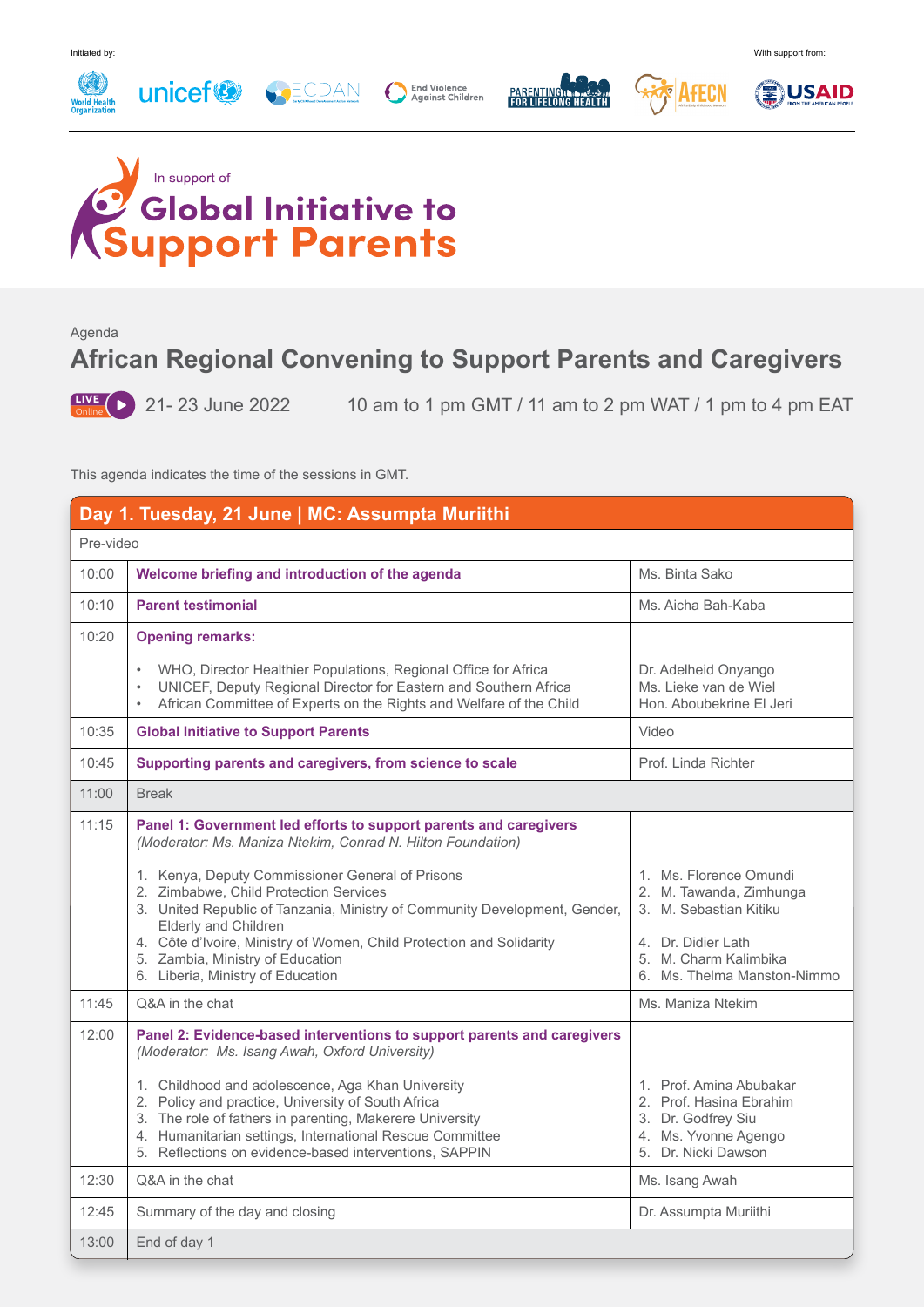

| Day 2. Wednesday, 22 June   MC: George Owino |                                                                                                                                                                                                                                                                                                                                                                                                                                                                                                                                                                                                                                                                                                                                                                                                                                                                                                                                                                                                                                                                                                  |                                                                                                                                                                                                                                                                                                                                                                                                                                                                                                                                                                                                                                                                                                                                                                                                                                                                                                                                             |  |  |
|----------------------------------------------|--------------------------------------------------------------------------------------------------------------------------------------------------------------------------------------------------------------------------------------------------------------------------------------------------------------------------------------------------------------------------------------------------------------------------------------------------------------------------------------------------------------------------------------------------------------------------------------------------------------------------------------------------------------------------------------------------------------------------------------------------------------------------------------------------------------------------------------------------------------------------------------------------------------------------------------------------------------------------------------------------------------------------------------------------------------------------------------------------|---------------------------------------------------------------------------------------------------------------------------------------------------------------------------------------------------------------------------------------------------------------------------------------------------------------------------------------------------------------------------------------------------------------------------------------------------------------------------------------------------------------------------------------------------------------------------------------------------------------------------------------------------------------------------------------------------------------------------------------------------------------------------------------------------------------------------------------------------------------------------------------------------------------------------------------------|--|--|
| 10:00                                        | <b>Parent testimonial</b>                                                                                                                                                                                                                                                                                                                                                                                                                                                                                                                                                                                                                                                                                                                                                                                                                                                                                                                                                                                                                                                                        | M. Daniel Mbuntum                                                                                                                                                                                                                                                                                                                                                                                                                                                                                                                                                                                                                                                                                                                                                                                                                                                                                                                           |  |  |
| 10:10                                        | <b>Opening remarks:</b><br>A case for pluralism and context-sensitivity<br>Accelerator approach and delivery modalities                                                                                                                                                                                                                                                                                                                                                                                                                                                                                                                                                                                                                                                                                                                                                                                                                                                                                                                                                                          | Prof. Kofi Marfo<br>Prof. Lucie Cluver                                                                                                                                                                                                                                                                                                                                                                                                                                                                                                                                                                                                                                                                                                                                                                                                                                                                                                      |  |  |
| 10.30                                        | <b>Orientation for breakout sessions</b>                                                                                                                                                                                                                                                                                                                                                                                                                                                                                                                                                                                                                                                                                                                                                                                                                                                                                                                                                                                                                                                         | Ms. Binta Sako                                                                                                                                                                                                                                                                                                                                                                                                                                                                                                                                                                                                                                                                                                                                                                                                                                                                                                                              |  |  |
| <b>Breakout sessions 1</b>                   |                                                                                                                                                                                                                                                                                                                                                                                                                                                                                                                                                                                                                                                                                                                                                                                                                                                                                                                                                                                                                                                                                                  |                                                                                                                                                                                                                                                                                                                                                                                                                                                                                                                                                                                                                                                                                                                                                                                                                                                                                                                                             |  |  |
| 10:40                                        | 1.a. Nurturing care for early childhood development<br>Sugira Muryango (Rwanda)<br>Nurturing care groups and care and comfort for<br>children (Multi-country)<br>Integrated ECD and Reproductive, Maternal,<br>٠<br>Newborn, Child and Adolescent Health (Multi-country)<br>1.b. Supporting caregivers of adolescents<br>Supporting pregnant adolescents and young mothers<br>(Lesotho)<br>Nia programme (Kenya)<br>$\bullet$<br>Parenting for Lifelong Health (Tanzania)<br>$\bullet$<br>PEPFAR and parenting (Multi-country)<br>1.c. Supporting parents of children with disabilities<br>Baby Ubuntu early care and support for young<br>$\bullet$<br>children (Multi-country)<br>Caregiver Skills Training (Multi-country)<br>$\bullet$<br>Pediatric Development Clinic Model (Rwanda)<br>$\bullet$<br>1.d. Promoting caregiver and children's mental health<br>Early Adolescent Skills for Emotions (Tanzania)<br>$\bullet$<br>Psychotherapy for adolescent caregivers (Kenya)<br>$\bullet$<br>Thinking Healthy (Liberia)<br>$\bullet$<br>Supporting parents in Uganda (Uganda)<br>$\bullet$ | 1.e. Preventing child maltreatment<br>Parenting without violence (Zambia)<br>Street connected mothers (Kenya)<br>Children in alternative care (Multi-country)<br>1.f. Politique, coordination multisectorielle et<br>financement (Francophone)<br>Ministry of Education (Cameroon)<br>Ministry of Education (Burkina Faso)<br>Ministry of Education (Tunisia)<br>$\bullet$<br>Ministry of Women, Family and Children<br>$\bullet$<br>(Côte d'Ivoire)<br>Ministry of Education (Senegal)<br>$\bullet$<br>1.g. Intervenções baseadas em evidências<br>(Lusophone)<br>Atividades com Pais (Mozambique)<br>All United for Early Childhood (Angola)<br>Apoio Psico-social (Multi-country)<br>Rede de instituições de Atendimento de<br>Criança (Guinea Bissau)                                                                                                                                                                                   |  |  |
| 11:40                                        | <b>Break</b>                                                                                                                                                                                                                                                                                                                                                                                                                                                                                                                                                                                                                                                                                                                                                                                                                                                                                                                                                                                                                                                                                     |                                                                                                                                                                                                                                                                                                                                                                                                                                                                                                                                                                                                                                                                                                                                                                                                                                                                                                                                             |  |  |
|                                              | <b>Breakout sessions 2</b>                                                                                                                                                                                                                                                                                                                                                                                                                                                                                                                                                                                                                                                                                                                                                                                                                                                                                                                                                                                                                                                                       |                                                                                                                                                                                                                                                                                                                                                                                                                                                                                                                                                                                                                                                                                                                                                                                                                                                                                                                                             |  |  |
| 11:50                                        | 2.a. Working through health and nutrition platforms<br>Strengthening health systems (Multi-country)<br>$\bullet$<br>Young mentor mothers living with HIV (Zimbabwe)<br>Engaging fathers for effective child nutrition and<br>$\bullet$<br>development (Tanzania)<br>2.b. Working through faith-based platforms<br>Moments that matter early childhood (Multi-country)<br>Spiritual development of children for violence<br>$\bullet$<br>prevention (Multi-country)<br>Celebrating families project model (Multi-country)<br>۰<br>2.c. Working through educationally oriented<br>platforms<br>Parenting programme via adult literacy (Eritrea)<br>$\bullet$<br>Dialogic book-sharing (South Africa)<br>$\bullet$<br>Family literacy initiative (Liberia)<br>۰<br>2.d. Working through family-based platforms<br>Good families, strong nation (Tanzania)<br>$\bullet$<br>Role model-engaging men (Rwanda)<br>$\bullet$<br>REAL Fathers (Multi-country)<br>$\bullet$<br>Child-optimized financial education (Multi-country)<br>۰                                                                    | 2.e. Working through media and digital<br>engagement<br>Parenting for Lifelong Health-Digital<br>(South Africa)<br>Parenting journey (Tanzania)<br>Digital parenting programme (Multi-country)<br>$\bullet$<br>2.f. Interventions fondées sur des données<br>probantes (Francophone)<br>REAL fathers (Senegal)<br>Skillful parenting (Côte d'ivoire)<br>$\bullet$<br>Imagination Afrika (Senegal)<br>$\bullet$<br>Enfance-Promotion du développement de la<br>$\bullet$<br>petite enfance, DMI (Côte d'Ivoire)<br>Les familles font la différence (Côte d'Ivoire)<br>$\bullet$<br>2.g. Trabalhando em diversas plataformas<br>(Lusophone)<br>Desenvolvimento da primeira infância nos<br>seviços de saúde de rotina (Multicountry)<br>Plataforma de Educação, Prontidão Escolar<br>$\bullet$<br>Acelerada (Mozambique)<br>Plataforma Ambiental, Apoio aos Pais e<br>$\bullet$<br>Cuidadores no Parque Nacional de Gorongosa<br>(Mozambique) |  |  |
| 12:50                                        | Key messages and summary of the day                                                                                                                                                                                                                                                                                                                                                                                                                                                                                                                                                                                                                                                                                                                                                                                                                                                                                                                                                                                                                                                              | Dr. George Owino                                                                                                                                                                                                                                                                                                                                                                                                                                                                                                                                                                                                                                                                                                                                                                                                                                                                                                                            |  |  |
| 13:00                                        | End of day 2                                                                                                                                                                                                                                                                                                                                                                                                                                                                                                                                                                                                                                                                                                                                                                                                                                                                                                                                                                                                                                                                                     |                                                                                                                                                                                                                                                                                                                                                                                                                                                                                                                                                                                                                                                                                                                                                                                                                                                                                                                                             |  |  |